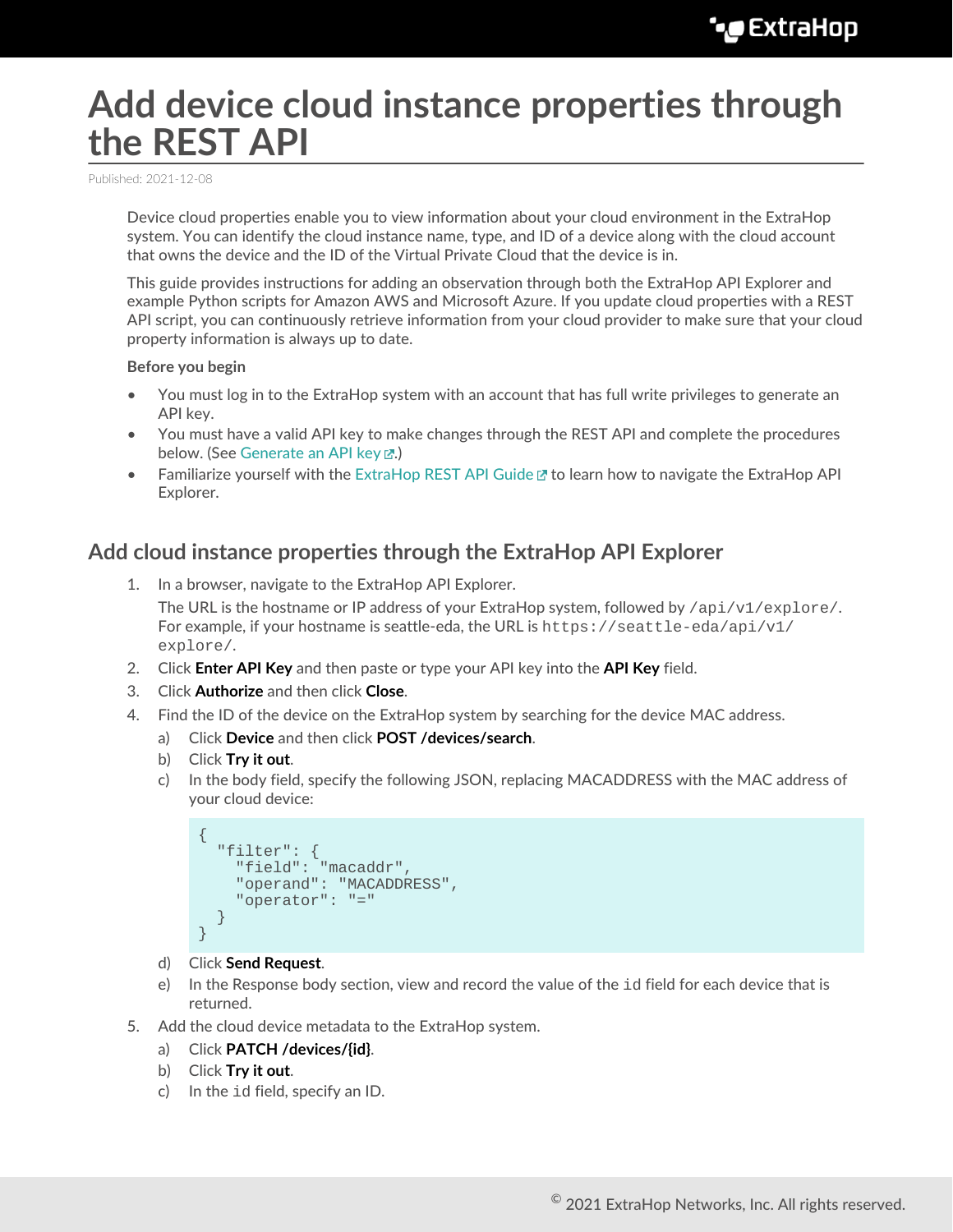d) In the body field, specify the following JSON, replacing the  $string$  values with properties from your cloud environment:

```
{
  "cloud_account": "string",
  "cloud_instance_id": "string",
  "cloud_instance_name": "string",
  "cloud_instance_type": "string",
  "vpc_id": "string"
}
```
e) Click **Send Request**.

# **Retrieve and install the example Lambda Python script for AWS**

The ExtraHop GitHub repository contains an example Python script that imports AWS EC2 instance properties into the ExtraHop system. The script maps network interfaces of EC2 instances to devices discovered on the ExtraHop system by MAC address.

The script is designed to run as a Lambda function within AWS. Here are some important considerations for running the script in AWS:

- The script is designed to run on a set time interval. Each time the script is run, it scans each instance on the VPC and updates the corresponding devices in the ExtraHop system. For information about configuring a Lambda function to run periodically, see the AWS tutorial [here](https://docs.aws.amazon.com/AmazonCloudWatch/latest/events/RunLambdaSchedule.html)  $\mathbb{Z}$ .
- The Lambda function must be able to access resources on your VPC. For more information, see the AWS tutorial [here](https://docs.aws.amazon.com/lambda/latest/dg/configuration-vpc.html)  $\mathbb{Z}$ .
- The Lambda function must have list and read access to the DescribeInstances action for the EC2 service. For more information, see the AWS tutorial here  $\mathbb{Z}$ .
	- **Note:** If the script returns an error message that the SSL certificate verification failed, make sure that [a trusted certificate has been added to your ExtraHop system](https://docs.extrahop.com/8.7/eh-admin-ui-guide/#ssl-certificate)  $\mathbb{Z}$ . Alternatively, you can add the verify=False option to bypass certificate verification. However, this method is not secure and not recommended. The following code sends an HTTP GET request without certificate verification:

requests.get(url, headers=headers, verify=False)

- 1. Go to the ExtraHop [code-examples GitHub repository](https://github.com/ExtraHop/code-examples)  $\mathbb Z$  and download the add\_cloud\_props\_lambda/add\_cloud\_props\_lambda.py file to your local machine.
- 2. In a text editor, open the add cloud props lambda.py file and replace the following configuration variables with information from your environment:
	- **HOSTNAME:** The private IP address or hostname of the EC2 instance of the ExtraHop system.
	- **APIKEY:** The ExtraHop API key.
- 3. Add the add cloud props lambda.py file to a zip file with the requests Python module. The script imports the requests Python module, which is not available to Lambda functions by default. For information about creating a zip file to import third-party libraries into Lambda, see the AWS documentation  $\mathbb{Z}$ .
- 4. In AWS, create a Lambda function. For more information about creating Lambda functions, see the [AWS documentation](https://docs.aws.amazon.com/lambda/latest/dg/getting-started-create-function.html)  $\mathbb{E}$ .
- 5. On the Lambda function page, click **Actions** and select **Upload a .zip** file.
- 6. Select the zip file you created.